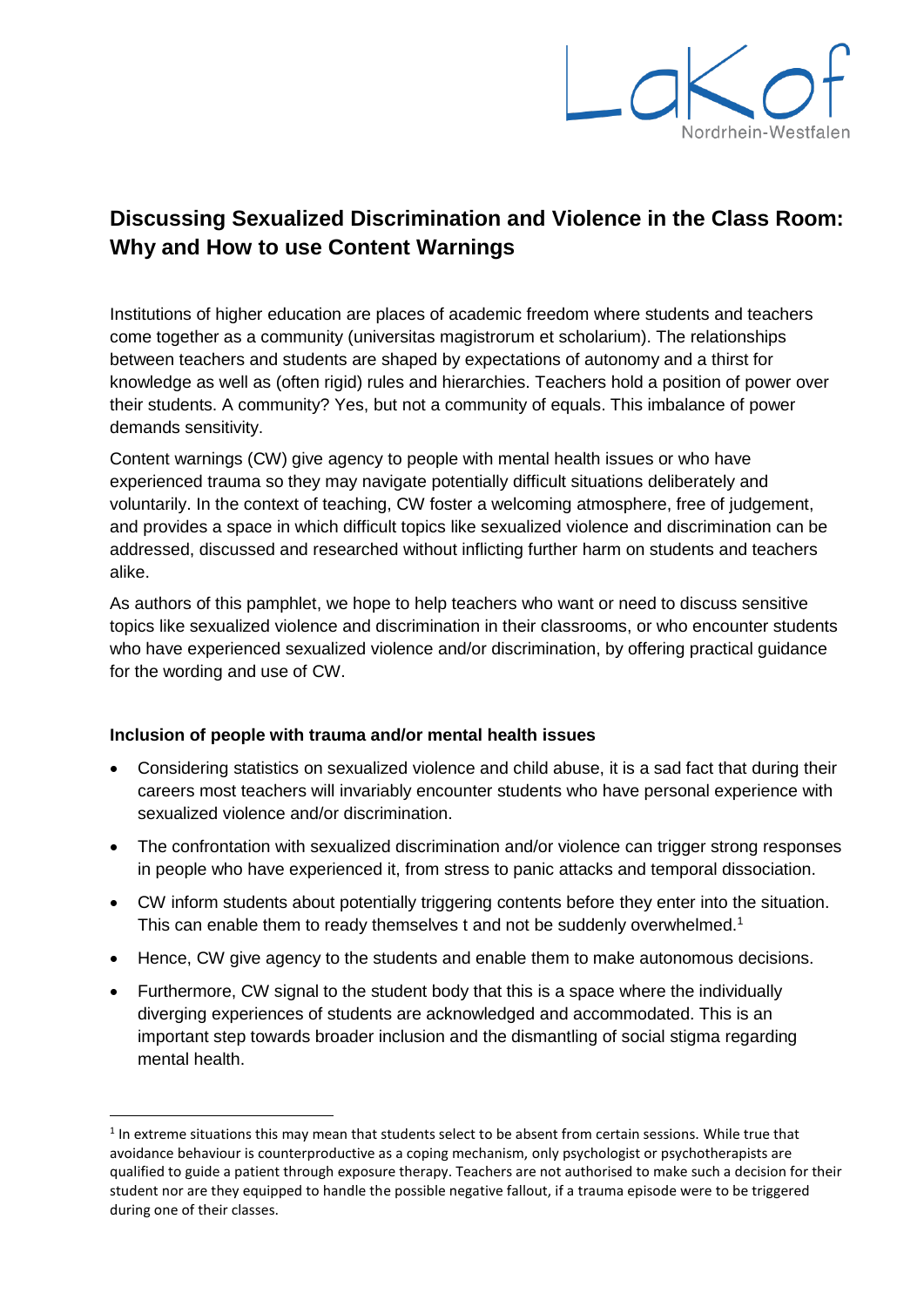#### **Awareness-building in teachers and students**

- Even for people who have not personally experienced sexualized discrimination and/or violence, engaging with the topic can still be difficult and emotionally draining.
- The phrasing of CW can be an opportunity for teachers to reconsider whether the chosen material is necessary and appropriate in the context of their class.<sup>2</sup>
- Teachers should be ready and prepared to discuss sexualized discrimination and violence, even if this was not the intended focus of the session.
- CW offer time and space to students to work through their emotional responses to difficult topics ahead of time. This allows a better focus on the topic itself instead of their personal responses to it in the class context. The session becomes more focused overall.
- CW also raise awareness in students who have not experienced sexualized violence and/or discrimination by showing that their own experience is not universal.

### **Content warnings – A contextualisation**

1

- CW in various forms have been used for decades, especially for visual media like film, TV and video games. An example for that are Freiwillige Selbstkontrolle (FSK) or the rating system of the Motion Picture Association in the USA.
- Similar to CW, trigger warnings seek to protect people from experiencing emotional stress and re-traumatisation. The difference however is that triggers are highly individual. CW, on the other hand, focus on the material and its content as such. They are the result of the thematic reflection of the teacher concerning said material.
- CW are not censorship: on the contrary, they aid in preparing for emotionally difficult topics and hence might even help prevent self-censorship.

<sup>&</sup>lt;sup>2</sup> Narrative interviews with victims of child molestation might be very interesting and methodologically well done; for a class on methodology alone, there might be an alternate example that works just as well.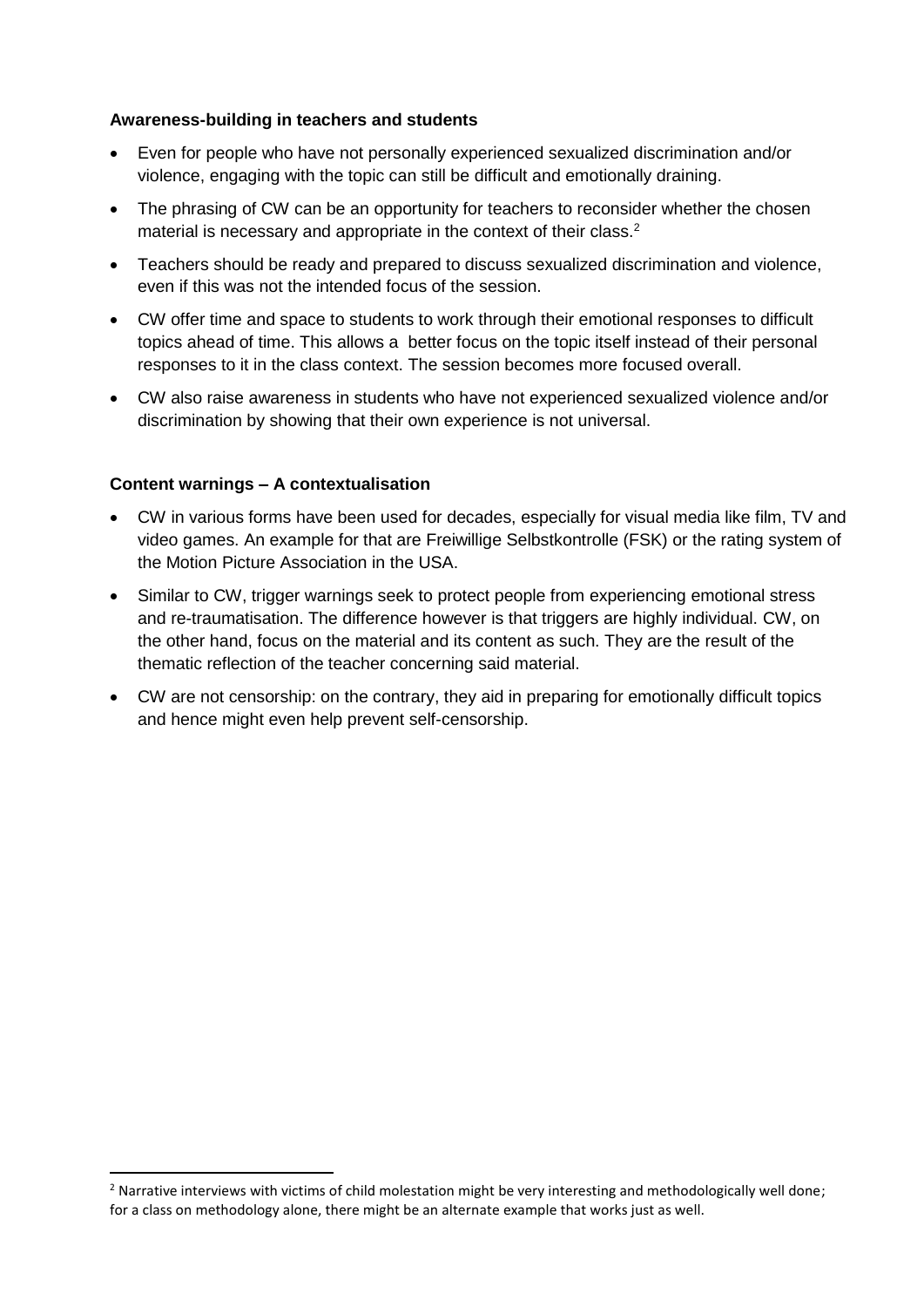# **How should I provide content warnings?**

| When should I give<br>CW?         | In the context of sexualized discrimination and violence, teachers<br>should give CW for rape, sexualized assault, but also child<br>molestation, incest and paedophilia. When considering broader<br>understandings of sexualized discrimination and violence, possible<br>CW worthy contents might be transphobia, queerphobia or sexist<br>behaviour in general. This list cannot be exhaustive. It can only be a<br>jumping off point for a teacher's own reflection and judgement.                                                                                                                     |
|-----------------------------------|-------------------------------------------------------------------------------------------------------------------------------------------------------------------------------------------------------------------------------------------------------------------------------------------------------------------------------------------------------------------------------------------------------------------------------------------------------------------------------------------------------------------------------------------------------------------------------------------------------------|
| How should I provide<br>CW?       | The form of the warning is just as important as the content and the<br>incorporation into the course. A warning that applies to the whole<br>course is certainly less clear than one for a single text. In general,<br>the warnings should state the content without going into too much<br>detail. Offering to provide further detail upon request can be another<br>helpful step. If the warning is only for a single session, it should be<br>clear if said session is relevant for the course's exam. If so, students<br>should be informed whether and how they may substitute the missed<br>contents. |
| <b>Examples</b>                   | Continuous warning in the course catalogue: This seminar deals at<br>various points with sexualized violence as well as trans*- and<br>queerphobia. For further information please contact: (insert name)<br>Isolated warning in the syllabus: The movie "XY" in our second<br>session contains the portrayal of sexual assault (possible to add the<br>time stamp). The movie is relevant for the final exam, but we can<br>arrange for substitution. For further information, please contact me<br>beforehand.                                                                                            |
| Who should give CW?               | CW are first and foremost the responsibility of the teacher. Even<br>when students participate in class content creation, e.g. through<br>presentations, the teacher should check in with the student(s) and<br>inquire if their contribution warrants a CW.                                                                                                                                                                                                                                                                                                                                                |
| Where should I place<br>CW?       | CW can be communicated via: 1. Module/course description; 2.<br>Teaching platforms; 3. Syllabus; 4. Mail; 5. In person. The content<br>and scope of the CW, but also your style and preference may<br>determine how you communicate the CW. You may also want to<br>choose a combination of two or more.                                                                                                                                                                                                                                                                                                    |
| At what time should I<br>give CW? | As early as possible. Best practice should be to add CW in the<br>course description, especially if they apply to the course as a whole.<br>If that is not possible, the CW still has to give people time to<br>appropriately react (i.e. to prepare themselves or retreat from the<br>situation). A quick warning during the session at hand is not enough.<br>Repeating a warning at the beginning of a session and before<br>engaging with the content is a good reminder though.                                                                                                                        |